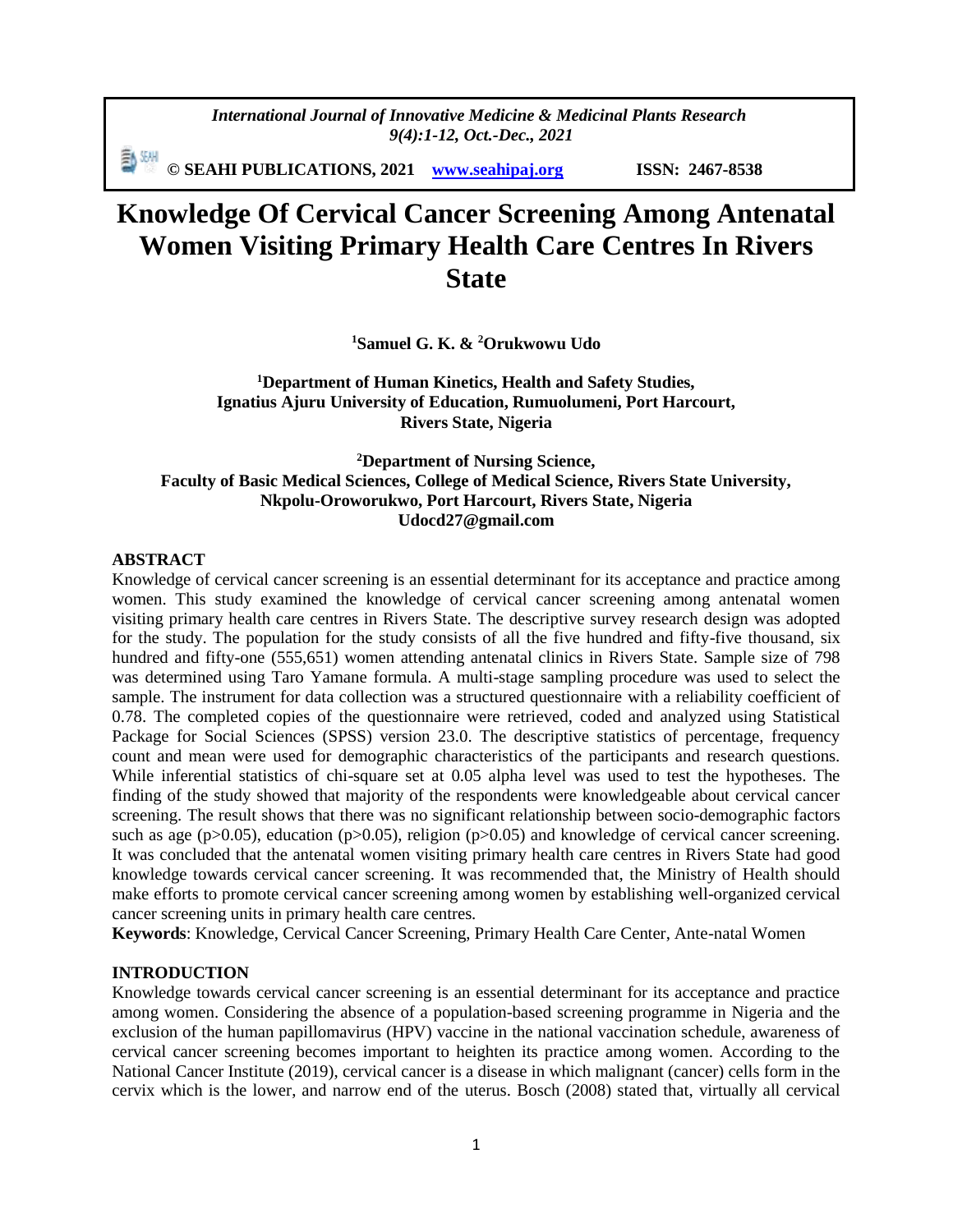cancers are caused by persistent infection with Human Papillomavirus (HPV), most commonly HPV types 16 and 18. The World Health Organization (2013) recommended cervical cancer screening tests for precancerous lesions and women at risk, because most of the cancers have no symptoms. This screening includes the conventional Papanicolau (Pap) test, liquid based cytology, visual inspection with acetic acid or lugols iodine (VIA or VILI) and Human papiloma virus (HPV) testing for high risk HPV types.

Globally, cervical cancer is the third most frequent cancer among women and the most common malignancy of the female genital tract in the developing countries (International Cancer Organization, 2016). In sub-Saharan Africa, 34.8 new cases of cervical cancer are diagnosed per 100,000 women annually and 22.5 per 100,000 women die from the disease. According to the Cervical Cancer Global Crisis Card, Nigeria ranks 5th among countries with regards to death count from cervical cancer (Cervical Cancer Free Coalition, 2017). The high burden of cervical cancer in developing countries, like Nigeria, is due both to a high prevalence of HPV infection and the lack of effective cervical cancer screening programmes (Ndikom & Ofi, 2012). In cases where effective screening programmes are available, negative health-seeking behavior of the populace and poor knowledge have led to poor utilization of such services. Moreso, several reasons have been implicated for the poor cervical cancer screening practice among women.

Age is one major epidemiological variable which influences several health issues including cervical cancer screening, that is, age at first intercourse and age at first pregnancy. Figures from the Ibadan Population Based Cancer Registry (IBCR) covering a two-year period 2009-2010 show that cervical cancer age standardized mortality rate (ASR) was 36.0 per 100,000 (Elima, Maria, Olufemi, Emmanuel, Toyin & Festus, 2012) which is higher than in most developed countries. The American Cancer Society (2017) stated that, women who were younger than 17 years when they had their first full-term pregnancy are almost two times more likely to get cervical cancer later in life than women who waited to get pregnant until they were 25 years or older. Also, women younger than 20 years old rarely develop cervical cancer. The risk goes up between the late teens and mid-30s. Women past this age group remain at risk and need to have regular cervical cancer screenings.

Parity is the number of live-born children a woman has delivered. According to Ifemelumma, Anikwe, Okorochukwu, Onu, Obuna, Ejikeme and Ezeonu (2019), parity is associated with increased chances of being screened for cervical cancer among women. This may be because as the women increase in the number of children born, they are more likely to approach health care facility for antenatal care and different types of reproductive morbidities when opportunistic screening is also done. On the other hand, nulliparous women may scarcely visit a health facility for reproductive morbidities, some resort to quakes even when they are at risk hence, depriving theirself of opportunities to receive professional advice from healthcare workers as regards their reproductive health issues.

Religion is a system of belief and practice by which individuals indicate their recognition of the existence of a god or gods. Religious affiliation could influence the choices of health practices among women. Religion has a strong force in determining several health behaviours in a large context across the globe. Some women may have low knowledge towards cervical cancer because of their religious affiliation as they may not belief that they can have such illness as cervical cancer hence, needless screening for it

Education influence several aspects of life and health including cervical cancer screening. Education exposes an individual to several information and awareness about vast life issues which facilitates informed decision about health issues. According to Jassim, Obeid and Nasheet (2018), educational status was significantly associated with practice of cervical cancer screening as educated women knew that a Pap smear was necessary even in the absence of signs and symptoms and are more likely to practice it. Therefore, this study will assess the knowledge, towards cervical cancer screening among antenatal women visiting primary health care centres in Rivers State.

### **Statement of the Problem**

Cervical cancer can have very high human, social and economic costs. It has devastating effects and commonly affects women in their prime. Challenges of cervical cancer screening in developing countries include limited access to health services and laboratories, no screening programs, limited or nonexistent awareness among populations and health workers, and poor referral and follow up. Several women die in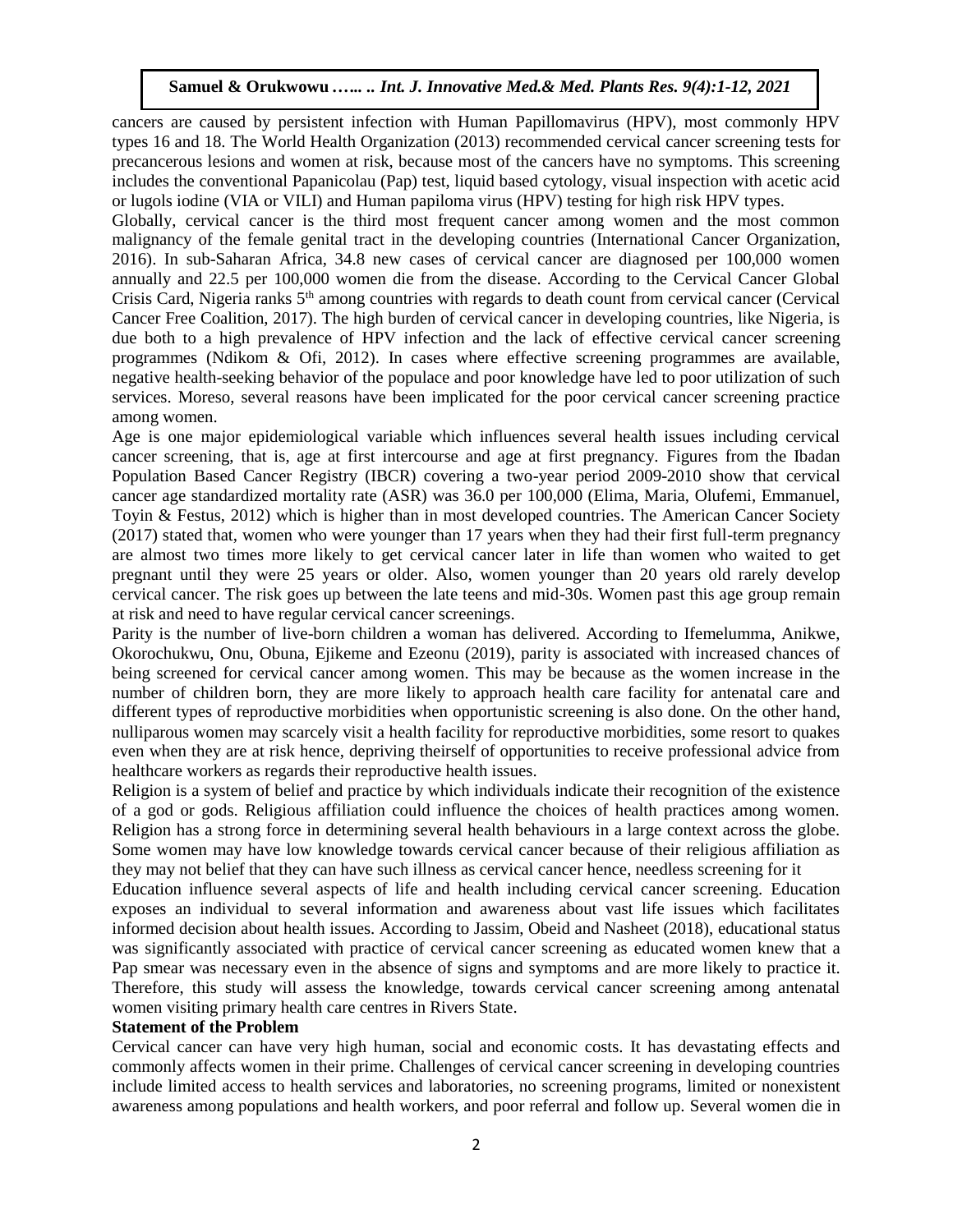Rivers State due to cervical cancer. This in most cases was not as a result of the disease but due to late diagnosis of the disease. Most cancers including cervical cancer do not exhibit serious symptoms to give signal that it is developing, this makes many women affected with cervical cancer not to know their status until the disease grow to its late stage and become so threating to life before they decide to visit a doctor. At this stage, it becomes difficult for them to manage it cum the high cost of treatment involved which many could not afford thereby leading to death. This is so saddening and calls for urgent public health attention. Therefore, this study assessed the knowledge of cervical cancer screening among antenatal women visiting primary health care centres in Rivers State.

### **Aim and Objectives of the Study**

The aim of this study was to assess the knowledge of cervical cancer screening among antenatal women visiting primary health care centres in Rivers State. Specifically, the study seeks to:

- 1. assess the knowledge of cervical cancer screening among antenatal women visiting primary health care centres in Rivers State.
- 2. investigate the influence of socio-demographic factors (age, education and religion) on the knowledge of cervical cancer screening among antenatal women visiting primary health care centres in Rivers State.

# **Research questions**

This study provided answers to the following research questions:

- 1. What is the knowledge of cervical cancer screening among antenatal women visiting primary health care centres in Rivers State?
- 2. What is the relationship between socio-demographic factors (age, education and religion) and knowledge of cervical cancer screening among antenatal women visiting primary health care centres in Rivers State?

### **Hypotheses**

The following null hypotheses postulated were tested at 0.05 alpha level:

1. Socio-demographic factors (age, education and religion) will have no significant relationship with knowledge of cervical cancer screening among antenatal women visiting primary health care centres in Rivers State.

# **Conceptual framework**

The conceptual framework for this study was discussed under the following sub-headings:

# **Concept of cancer**

Cancer is a large family of diseases that involve abnormal [cell growth](mhtml:file://C:/Users/user/Desktop/AMAS%20WORK%202/Cancer%20-%20Wikipedia.mhtml!https://en.m.wikipedia.org/wiki/Cell_growth) with the potential to invade or spread to other parts of the body. They form a subset of [neoplasms.](mhtml:file://C:/Users/user/Desktop/AMAS%20WORK%202/Cancer%20-%20Wikipedia.mhtml!https://en.m.wikipedia.org/wiki/Neoplasm) A neoplasm or tumor is a group of cells that have undergone unregulated growth and will often form a mass or lump, but may be distributed diffusely (Jayasekara, MacInnis, Room & English, 2016). They can also be malignant tumors. Anand, Kunnumakkara, Sundaram, Harikumar, Tharakan, Lai, Sung, and Aggarwal (2008) stated that, cancer is a group of diseases involving abnormal [cell growth](mhtml:file://C:/Users/user/Desktop/AMAS%20WORK%202/Cancer%20-%20Wikipedia.mhtml!https://en.m.wikipedia.org/wiki/Cell_growth) with the potential to invade or spread to other parts of the body. The most common types of cancer in females are breast cancer and cervical cancer. They can also be malignant tumors.

### **Concept of Cervical cancer**

[Cervical cancer](https://www.cancer.gov/Common/PopUps/popDefinition.aspx?id=444973&version=patient&language=English&dictionary=Cancer.gov) usually develops slowly over time. Before [cancer](https://www.cancer.gov/Common/PopUps/popDefinition.aspx?id=45333&version=patient&language=English&dictionary=Cancer.gov) appears in the cervix, the [cells](https://www.cancer.gov/Common/PopUps/popDefinition.aspx?id=46476&version=patient&language=English&dictionary=Cancer.gov) of the cervix go through changes known as [dysplasia,](https://www.cancer.gov/Common/PopUps/popDefinition.aspx?id=45675&version=patient&language=English&dictionary=Cancer.gov) in which cells that are not normal begin to appear in the [cervical](https://www.cancer.gov/Common/PopUps/popDefinition.aspx?id=44102&version=patient&language=English&dictionary=Cancer.gov) [tissue.](https://www.cancer.gov/Common/PopUps/popDefinition.aspx?id=46683&version=patient&language=English&dictionary=Cancer.gov) Later, cancer cells start to grow and spread more deeply into the cervix and to surrounding areas. Cervical cancer is a disease in which malignant (cancer) cells form in the cervix. The [cervix](https://www.cancer.gov/Common/PopUps/popDefinition.aspx?id=46133&version=patient&language=English&dictionary=Cancer.gov) is the lower, narrow end of the [uterus](https://www.cancer.gov/Common/PopUps/popDefinition.aspx?id=46645&version=patient&language=English&dictionary=Cancer.gov) (the hollow, pear-shaped [organ](https://www.cancer.gov/Common/PopUps/popDefinition.aspx?id=257523&version=patient&language=English&dictionary=Cancer.gov) where a [fetus](https://www.cancer.gov/Common/PopUps/popDefinition.aspx?id=46400&version=patient&language=English&dictionary=Cancer.gov) grows). The cervix leads from the uterus to the [vagina](https://www.cancer.gov/Common/PopUps/popDefinition.aspx?id=46646&version=patient&language=English&dictionary=Cancer.gov) (birth canal) (National Cancer Institute, 2019). Bosch (2008) stated that, virtually all cervical carcinomas are caused by persistent infection with Human Papillomavirus (HPV), most commonly HPV types 16 and 18. The two major histologic types of cervical cancer include cervical carcinoma (SCCx) and adenocarcinoma. SCCx is the most common type, representing seventy percent of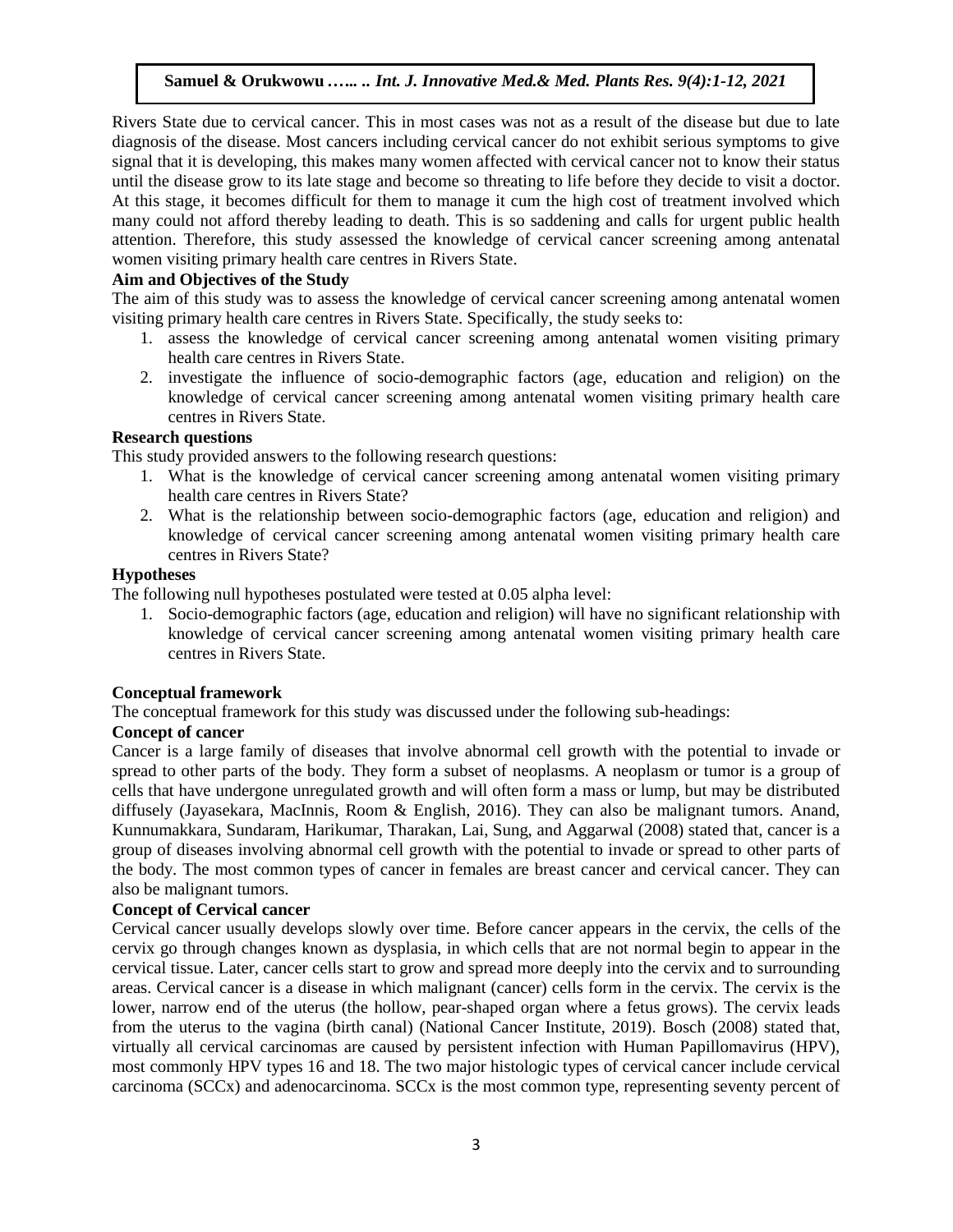cases while Adenocarcinoma, which is more commonly associated with HPV type 18, compromises approximately twenty-five percent of cases.

### **Concept of Cervical Cancer Screening**

Screening is the principal preventive measure used to reduce the burden of cervical cancer. [Screening](https://www.cancer.gov/Common/PopUps/popDefinition.aspx?id=46171&version=patient&language=English&dictionary=Cancer.gov) is looking for [cancer](https://www.cancer.gov/Common/PopUps/popDefinition.aspx?id=45333&version=patient&language=English&dictionary=Cancer.gov) before a person has any [symptoms.](https://www.cancer.gov/Common/PopUps/popDefinition.aspx?id=45022&version=patient&language=English&dictionary=Cancer.gov) This can help find cancer at an early [stage.](https://www.cancer.gov/Common/PopUps/popDefinition.aspx?id=45885&version=patient&language=English&dictionary=Cancer.gov) When [abnormal](https://www.cancer.gov/Common/PopUps/popDefinition.aspx?id=44636&version=patient&language=English&dictionary=Cancer.gov) [tissue](https://www.cancer.gov/Common/PopUps/popDefinition.aspx?id=46683&version=patient&language=English&dictionary=Cancer.gov) or cancer is found early, it may be easier to treat. By the time symptoms appear, cancer may have begun to spread. According to the Centers for Disease Control and Prevention (2007), cervical screening is the process of detecting and removing abnormal tissue or cells in the [cervix](https://en.wikipedia.org/wiki/Cervix) before [cervical](https://en.wikipedia.org/wiki/Cervical_cancer)  [cancer](https://en.wikipedia.org/wiki/Cervical_cancer) develops. Denny, Herrero, Levin and Kim (2015) stated that, the main purpose of cervical cancer screening is the identification of early-stage invasive cancer. This is achieved through use of the conventional cytology-based Papanicolaou smear (Pap smear) to identify cervical cancer precursors that can be removed before progression to invasive cancer. By aiming to detect and treat cervical [neoplasia](https://en.wikipedia.org/wiki/Neoplasia) early on, cervical screening aims at [secondary prevention](https://en.wikipedia.org/wiki/Preventive_healthcare#Secondary_prevention) of cervical cancer.

# **Concept of knowledge**

Hornby (2001) refers to knowledge as the information, understanding and skills that gained through experience or education. Nnachi (2007) conceptualized knowledge as the ability to understand or comprehend phenomena, the acquisition of positive information by exercise of some capacity which human presumably have in common.

Knowledge is the fact, information and skills acquired in the course of experience or education; the theoretical or practical of understanding a focus. Knowledge can also be defined as familiarity or awareness gained by experience of a condition or detail (oxford dictionary 2016).

Onyekwere (2012) asserted that knowledge implies an understanding of specific facts, terminologies, conventions, ways and means of dealing with specific trends, sequences, classifications and categories, criteria, universal and abstract principles and generalizations and structures knowledge does not stop at knowledge or understanding of phenomena but also involves, application, analysis and evaluation of what is known.

# **METHODOLOGY**

This study was a descriptive survey research design. The target population for this study comprised of all the women attending antenatal clinics in Rivers State. There are about five hundred and fifty-five thousand, six hundred and fifty-one (555,651) women attending antenatal clinics in Rivers State (National Population Commission, 2010; WHO, 2015) which was chosen as the population for the study. The multi-stage sampling procedure was employed to select the sample. First, stratified random sampling technique was used for the existing three geographical zones to get three strata, then secondary simple random sampling technique was used to select two Local Government Areas from each of the stratum to give every LGA equal opportunity of been selected. Thereafter, stratified proportionate sampling technique was used to determine the number of women to be selected from each LGA.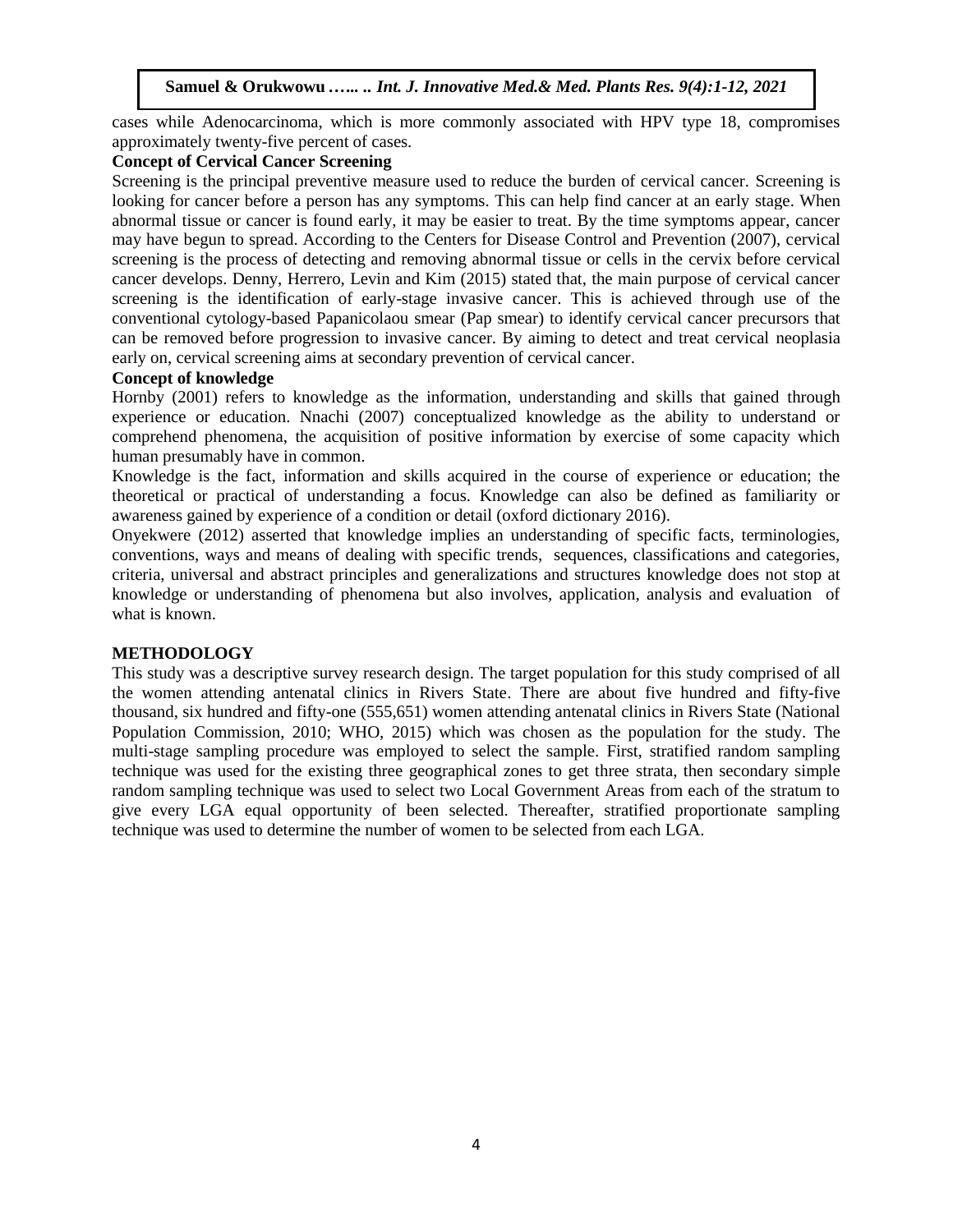| S/N            | LGA<br>under<br>senatorial district | each   Population of<br>antenatal women | Proportionate distribution of<br>women to be selected from |
|----------------|-------------------------------------|-----------------------------------------|------------------------------------------------------------|
|                |                                     | from the selected<br><b>LGAs</b>        | each LGA                                                   |
|                | <b>Rivers East</b>                  |                                         |                                                            |
| $\mathbf{1}$   | <b>PHALGA</b>                       | 56728                                   | $\frac{56728}{167692}$ × 798 = 270                         |
| $\overline{2}$ | Okrika                              | 23831                                   | 23831                                                      |
|                |                                     |                                         | $\frac{}{167692} \times 798 = 114$                         |
|                | <b>Rivers West</b>                  |                                         |                                                            |
| 3              | <b>ASALGA</b>                       | 23650                                   | $\frac{23650}{167692} \times 798 = 112$                    |
| $\overline{4}$ | Ogba/Ndoni/Egbema                   | 30352                                   | 30352                                                      |
|                |                                     |                                         | $\frac{1}{167692}$ × 798 = 145                             |
|                | <b>Rivers South-East</b>            |                                         |                                                            |
| $\overline{5}$ | Eleme                               | 20206                                   | 20206<br>$\frac{167692}{x} \times 798 = 96$                |
|                |                                     |                                         |                                                            |
| 6              | Tai                                 | 12925                                   | 12925<br>$\frac{167692}{x} \times 798 = 61$                |
|                | <b>TOTAL</b>                        | 167692                                  | 798                                                        |

| Table 1: Sample size distribution table |  |
|-----------------------------------------|--|
|-----------------------------------------|--|

The instrument for data collection was a structured questionnaire titled: "knowledge, of cervical cancer screening questionnaire (KCCSQ)". The instrument consisted of four sections A and B. Section A elicited responses on demographic data of respondents; Section B measured the knowledge of respondents with response options of true or false. A total of 798 respondents were administered the questionnaires, and introduction letter was attached to the questionnaire, while 761 were retrieved, which represents 95.4% of the total questionnaires distributed immediately after the completion.

To ensure validity of the instrument, the questionnaire with the research objectives will be presented to the three (3) experts in the Department of Human Kinetics, Health and Safety Education, Ignatius Ajuru University of Education, Port Harcourt. The reliability of the instrument was ensured by using 20 copies of the validated questionnaire which was administered on subjects outside the study area (Bayelsa State) but homogenous in characteristics. The instrument was administered to 20 women visiting antenatal care first, and after an interval of two weeks, same copies was re-administered and retrieved from same respondents. Both responses were correlated using Pearson Product moment correlation statistics. A reliability co-efficient of 0.78 was obtained

The descriptive statistics of percentage, frequency count and mean were used for demographic characteristics of the participants and research questions. While inferential statistics of chi-square set at 0.05 alpha level was used to test the hypotheses.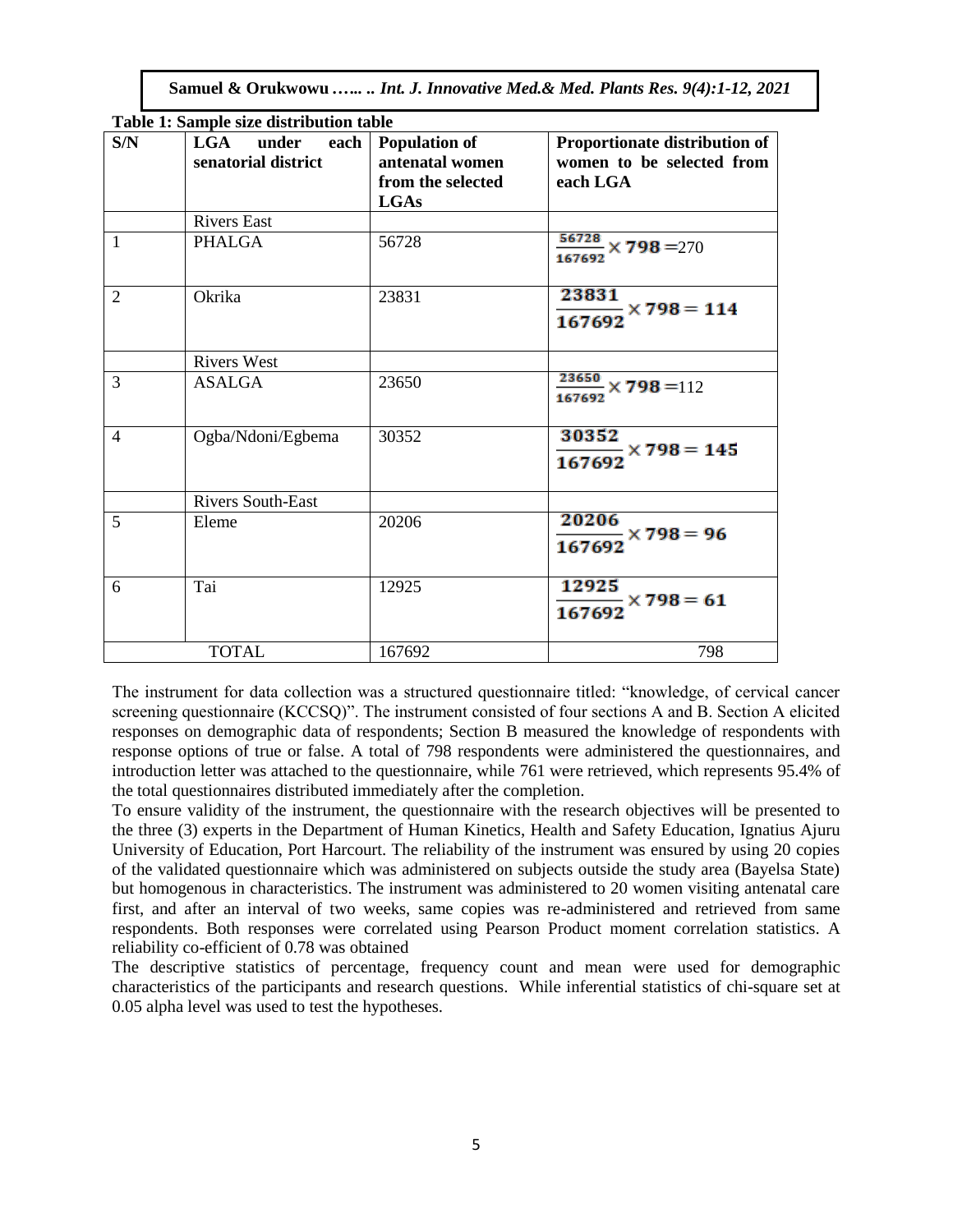**RESULTS AND DISCUSSION OF FINDINGS Presentation of Data**



# **Fig 1: Age of the respondents**

Fig 1 shows the age of the respondents. The result shows that 227(29.8%) of the respondents were aged 20-29 years, 415(54.5%) were aged 30-39 years while 119(15.6%) were aged 40-49 years.



# **Fig 2: Parity of the respondents**

Fig 2 shows the parity of the respondents. The result shows that 176(23.1%) of the respondents had one child, 440(57.8%) had 2-3 children while 130(17.1%) had more than three children.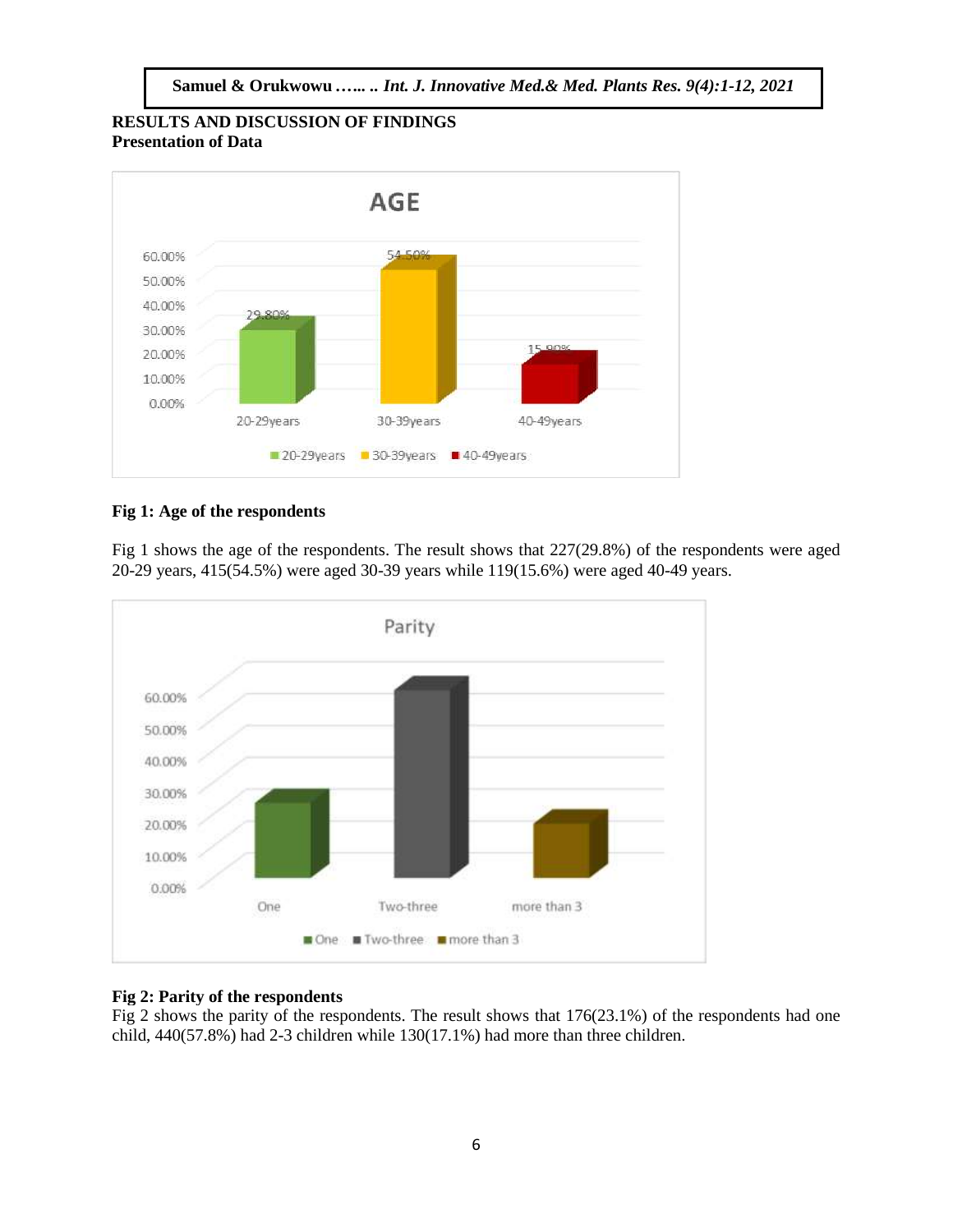**Samuel & Orukwowu** *.….. .. Int. J. Innovative Med.& Med. Plants Res. 9(4):1-12, 2021*



# **Fig 3: Educational status of the respondents**

Fig 3 shows the educational status of the respondents. The result shows that 86(11.3%) had no formal education, 153(20.1%) had primary education, 389(51.1%) had secondary while 133(17.5%) had tertiary education.



# **Fig 4: Religion of the respondents.**

Fig 4 shows the religion of the respondents. The result shows that majority 699(91.9%) were Christians while 62(8.1%) were Muslims.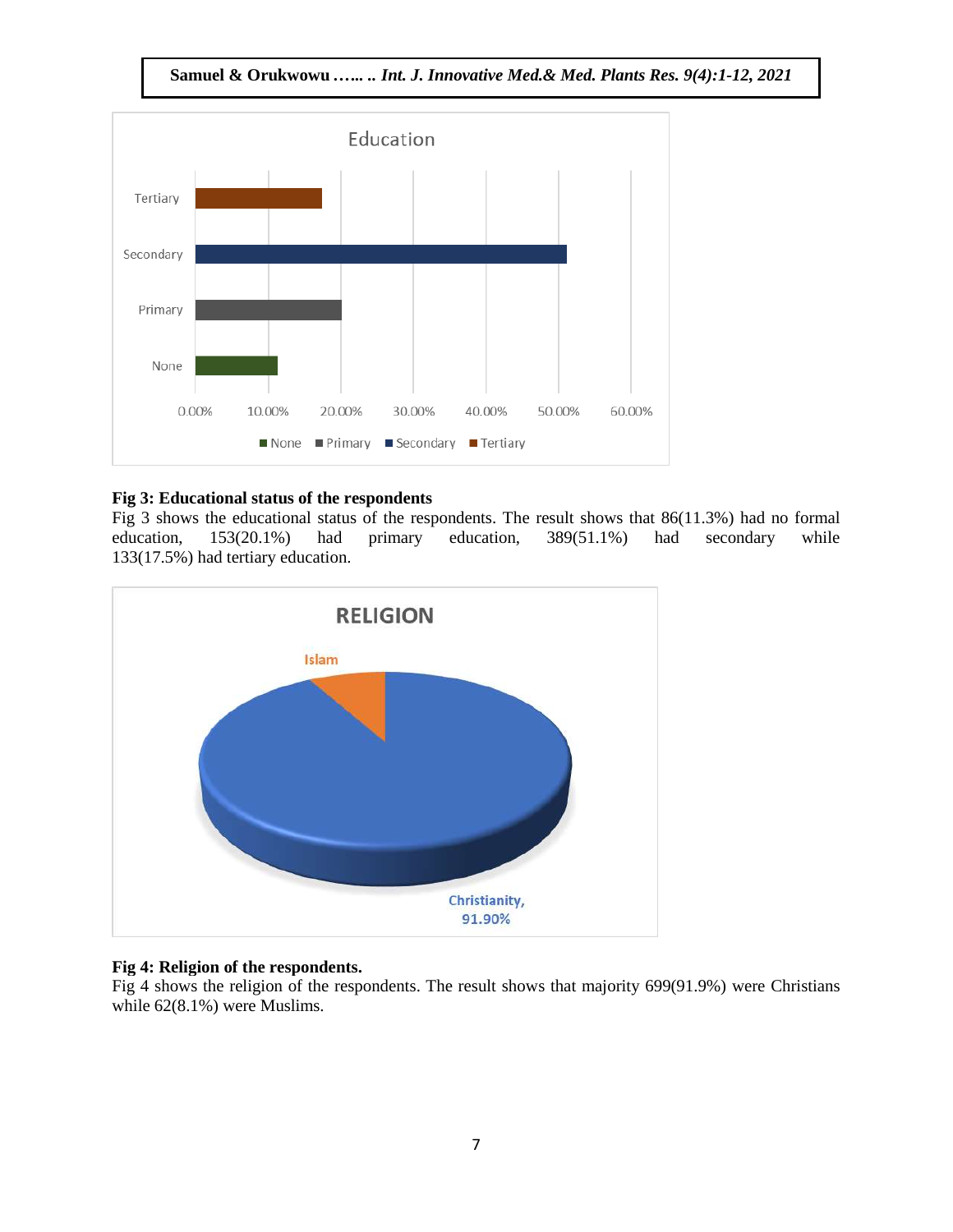**Research Question 1:** *What is the knowledge of cervical cancer screening among antenatal women visiting primary health care centres in Rivers State?*

| <b>SN</b>                | care eenings in Kivers biate<br><b>Items</b>                                                                                                         | <b>Responses</b>          |                             |  |
|--------------------------|------------------------------------------------------------------------------------------------------------------------------------------------------|---------------------------|-----------------------------|--|
|                          |                                                                                                                                                      | <b>Correct</b><br>$F(\%)$ | <b>Incorrect</b><br>$F(\%)$ |  |
| $\mathbf{1}$             | Cervical cancer screening is the process of detecting and removing<br>abnormal tissue or cells in the cervix before cervical cancer develops         | 657(86.3)                 | 104(13.7)                   |  |
| $\overline{c}$           | The purpose of screening is to detect abnormal cells in the cervix                                                                                   | 624(82.0)                 | 137(18.0)                   |  |
| $\overline{3}$           | the cervical cancer screening test is used to check the health of the<br>cells of the cervix                                                         | 714(93.8)                 | 47(6.2)                     |  |
| $\overline{\mathcal{L}}$ | It is not possible to detect cervical cancer with the screening<br>procedure before symptoms appear                                                  | 702(92.2)                 | 59(7.8)                     |  |
| 5                        | Pap smear test is the only method of screening for cervical cancer                                                                                   | 738(97.0)                 | 23(3.0)                     |  |
| 6                        | Breast-self-examination is one of the screening methods for cervical<br>cancer                                                                       | 635(83.4)                 | 126(16.6)                   |  |
| $\tau$                   | The Pap test is not a helpful screening test for cervical cancer in<br>women who are younger than 21 years                                           | 707(92.9)                 | 54(7.1)                     |  |
| 8                        | All women aged 21 years and above should be screened for cervical<br>cancer                                                                          | 715(94.0)                 | 46(6.0)                     |  |
| 9                        | Cervical cancer screening is used to screen for cancer in the cervix<br>even when a person does not have symptoms                                    | 719(94.5)                 | 42(5.5)                     |  |
| 10                       | Screening for cervical cancer helps decrease the number of deaths<br>from the disease                                                                | 717(94.2)                 | 44(5.8)                     |  |
| 11                       | Cervical cancer can be screened by visual inspection with acetic acid<br>(VIA)                                                                       | 674(88.6)                 | 87(11.4)                    |  |
| 12                       | HPV test is one of the methods of screening for cervical cancer                                                                                      | 647(85.0)                 | 114(15.0)                   |  |
| 13                       | Ideally, women 25 to 65 years old should receive an HPV test once<br>every 5 years                                                                   | 643(84.5)                 | 118(15.5)                   |  |
| 14                       | Women 65 and older or who had a hysterectomy may stop screening<br>if their HPV test results have been mostly negative over the previous<br>15 years | 720(94.6)                 | 41(5.4)                     |  |
| 15                       | women should not have sex 24 h before having a Pap smear                                                                                             | 699(91.9)                 | 62(8.1)                     |  |

| Table 2: Knowledge of cervical cancer screening among antenatal women visiting primary health |  |  |
|-----------------------------------------------------------------------------------------------|--|--|
| care centres in Rivers State                                                                  |  |  |

Table 2 shows the knowledge of cervical cancer screening among antenatal women visiting primary health care centres in Rivers State. The result shows that majority 657(86.3%) knew that cervical cancer screening is the process of detecting and removing abnormal tissue or cells in the cervix before cervical cancer develops, 624(82.0%) knew that the purpose of screening is to detect abnormal cells in the cervix, 714(93.8%) knew that the cervical cancer screening test is used to check the health of the cells of the cervix, 702(92.2%) knew that it is not possible to detect cervical cancer with the screening procedure before symptoms appear, 738(97.0%) knew that, pap smear test is the only method of screening for cervical cancer, 635(83.4%) knew that breast-self-examination is one of the screening methods for cervical cancer, 719(94.5%) knew that cervical cancer screening is used to screen for cancer in the cervix even when a person does not have symptoms, 720(94.6%) knew that women 65 and older or who had a hysterectomy may stop screening if their HPV test results have been mostly negative over the previous 15 years while 699(91.9%) women should not have sex 24 h before having a Pap smear.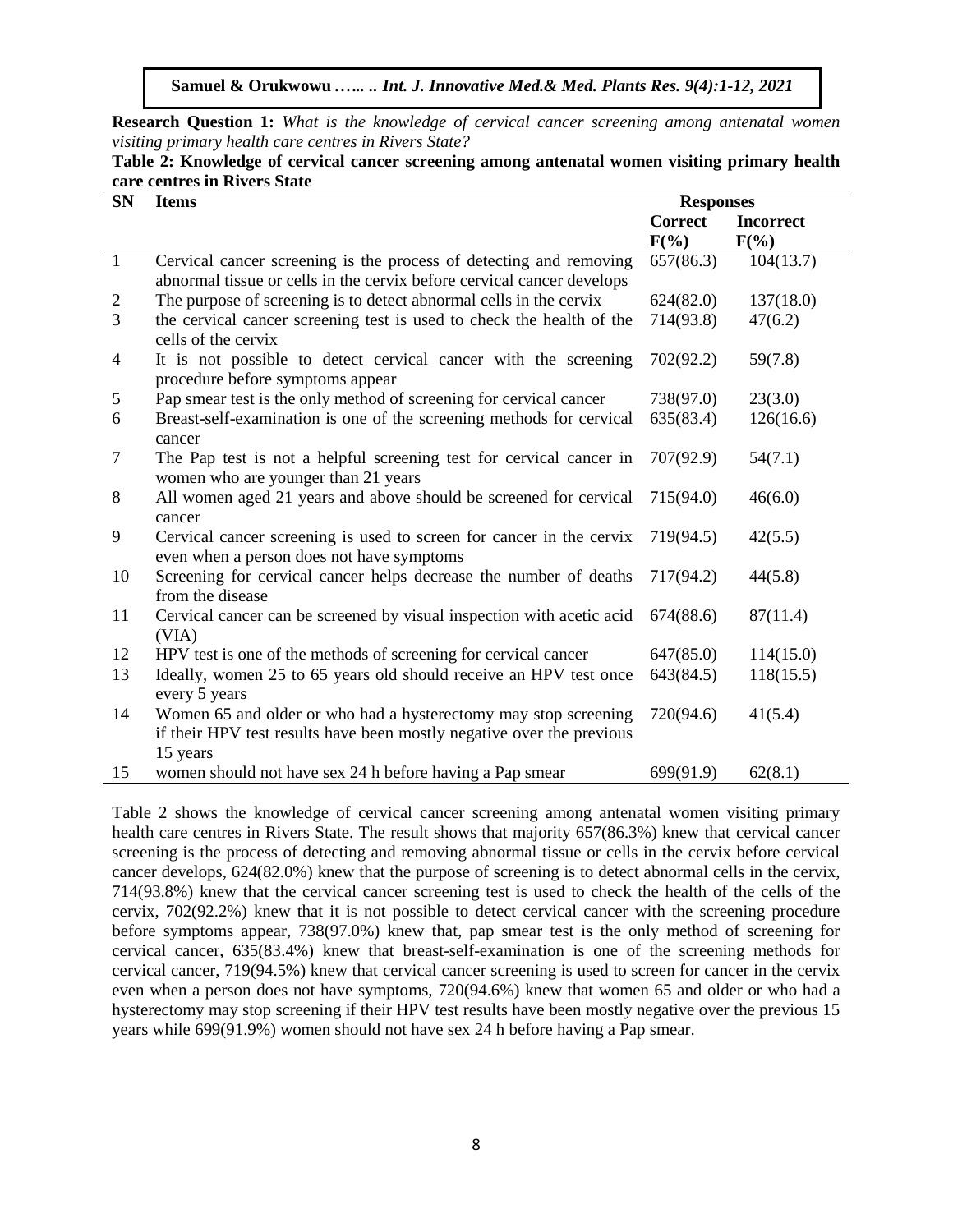**Research Question 2:** *What is the relationship between socio-demographic factors (age, education and religion) and knowledge of cervical cancer screening among antenatal women visiting primary health care centres in Rivers State?*

**Table 3: Relationship between socio-demographic factors (age, education and religion) and knowledge of cervical cancer screening among antenatal women visiting primary health care centres in Rivers State**

| Socio-demographic factors | <b>Knowledge of Cervical Cancer</b> |           | <b>Total</b> | r-value | <b>Decision</b> |
|---------------------------|-------------------------------------|-----------|--------------|---------|-----------------|
|                           | Good                                | Poor      | $F(\%)$      |         |                 |
|                           | $F(\%)$                             | $F(\%)$   |              |         |                 |
| Age                       |                                     |           |              | .052    | $*VLR$          |
| $20-29$ years             | 175(77.1)                           | 52(22.9)  | 227(100)     |         |                 |
| 30-39 years               | 293(70.6)                           | 122(29.4) | 415(100)     |         |                 |
| $40-49$ years             | 85(71.4)                            | 34(28.6)  | 119(100)     |         |                 |
| <b>Total</b>              | 553(72.7)                           | 208(27.3) | 761(100)     |         |                 |
| <b>Education</b>          |                                     |           |              | $-.002$ | $*VLR$          |
| None                      | 66(76.7)                            | 20(23.3)  | 86(100)      |         |                 |
| Primary                   | 109(71.2)                           | 44(28.8)  | 153(100)     |         |                 |
| Secondary                 | 276(71.0)                           | 113(29.0) | 389(100)     |         |                 |
| Tertiary                  | 102(76.7)                           | 31(23.3)  | 133(100)     |         |                 |
| <b>Total</b>              | 553(72.7)                           | 208(27.3) | 761(100)     |         |                 |
| <b>Religion</b>           |                                     |           |              | $-.053$ | $*VLR$          |
| Christianity              | 503(72.1)                           | 196(28.0) | 699(100)     |         |                 |
| Islam                     | 50(80.6)                            | 12(19.4)  | 62(100)      |         |                 |
| <b>Total</b>              | 553(72.7)                           | 208(27.3) | 761(100)     |         |                 |

Table 3 shows the relationship between socio-demographic factors (age, education and religion) and knowledge of cervical cancer screening among antenatal women visiting primary health care centres in Rivers State. The result shows that there was a very low relationship between age (r-value = .052), education (r-value =  $-.002$ ), religion (rvalue = -.053) and knowledge of cervical cancer screening among antenatal women visiting primary health care centres in Rivers State.

#### **Testing of Hypotheses**

**Hypothesis 1:** Socio-demographic factors (age, parity, education and religion) will have no significant relationship with knowledge of cervical cancer screening among antenatal women visiting primary health care centres in Rivers State.

| Table 4: Chi-square test showing the relationship between Socio-demographic factors (age, education and |
|---------------------------------------------------------------------------------------------------------|
| religion) and knowledge of cervical cancer screening among antenatal women visiting primary health care |
| centres                                                                                                 |

| Socio-           | <b>Knowledge of Cervical Cancer</b> |                | <b>Total</b> | df           | $X^2$ -value | p-value | <b>Decision</b> |
|------------------|-------------------------------------|----------------|--------------|--------------|--------------|---------|-----------------|
| demographic      | Yes                                 | N <sub>0</sub> | $F(\%)$      |              |              |         |                 |
| factors          | $F(\%)$                             | $F(\%)$        |              |              |              |         |                 |
| Age              |                                     |                |              | $\mathbf{2}$ | 3.221        | .200    | Accepted        |
| $20-29$ years    | 175(77.1)                           | 52(22.9)       | 227(100)     |              |              |         |                 |
| $30-39$ years    | 293(70.6)                           | 122(29.4)      | 415(100)     |              |              |         |                 |
| $40-49$ years    | 85(71.4)                            | 34(28.6)       | 119(100)     |              |              |         |                 |
| <b>Total</b>     | 553(72.7)                           | 208(27.3)      | 761(100)     |              |              |         |                 |
| <b>Education</b> |                                     |                |              | 3            | 2.538        | .469    | Accepted        |
| None             | 66(76.7)                            | 20(23.3)       | 86(100)      |              |              |         |                 |
| Primary          | 109(71.2)                           | 44(28.8)       | 153(100)     |              |              |         |                 |
| Secondary        | 276(71.0)                           | 113(29.0)      | 389(100)     |              |              |         |                 |
| Tertiary         | 102(76.7)                           | 31(23.3)       | 133(100)     |              |              |         |                 |
| <b>Total</b>     | 553(72.7)                           | 208(27.3)      | 761(100)     |              |              |         |                 |
| <b>Religion</b>  |                                     |                |              | 1            | 2.163        | .141    | Accepted        |
| Christianity     | 503(72.1)                           | 196(28.0)      | 699(100)     |              |              |         |                 |
| Islam            | 50(80.6)                            | 12(19.4)       | 62(100)      |              |              |         |                 |
| <b>Total</b>     | 553(72.7)                           | 208(27.3)      | 761(100)     |              |              |         |                 |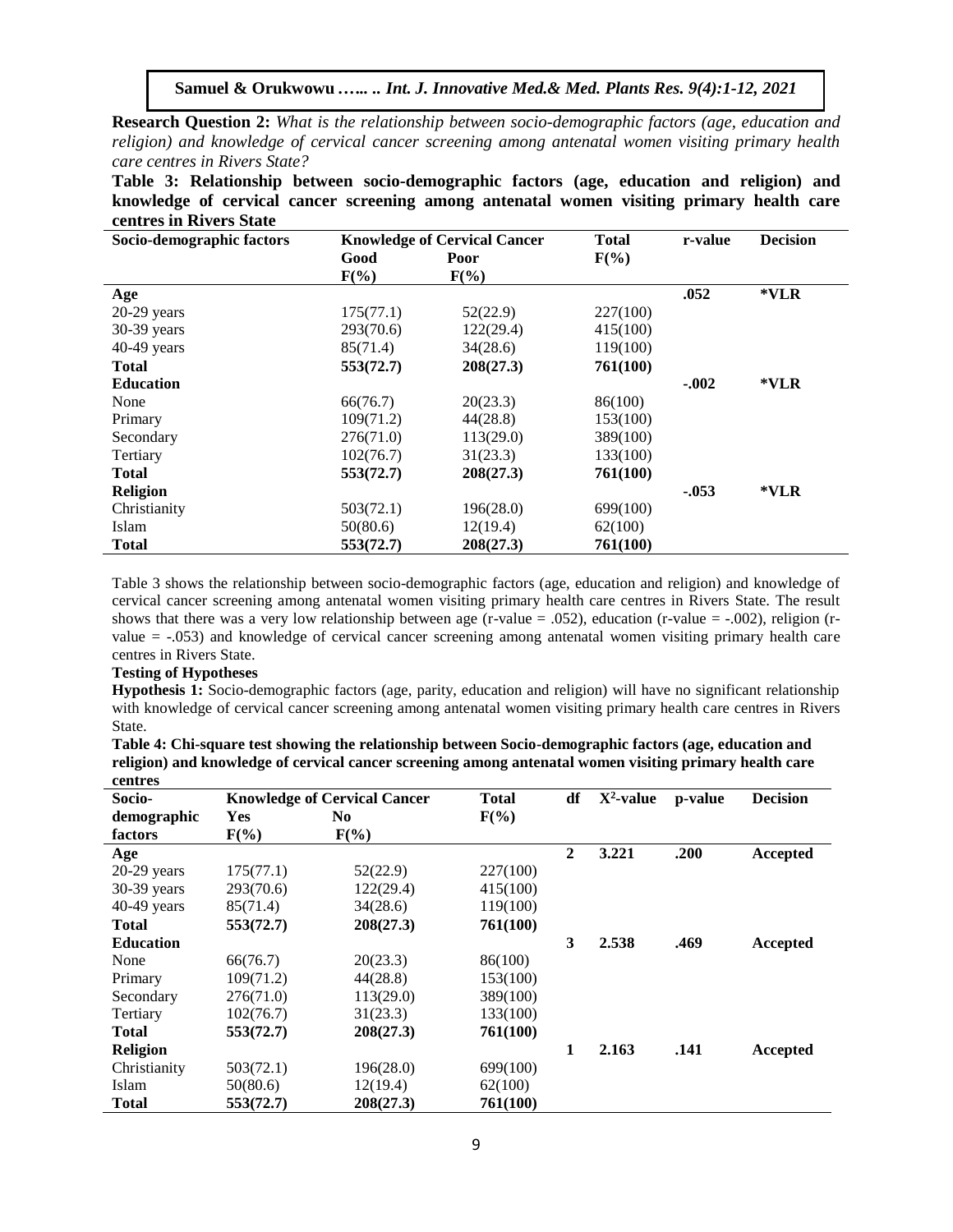Table 4 shows the chi-square test of significant relationship between socio-demographic factors (age, education and religion) and knowledge of cervical cancer screening among antenatal women visiting primary health care centres. The result shows that there was no significant relationship between sociodemographic factors (age (*X*<sup>2</sup>-value = 3.221, df = 2, p>0.05), education (*X*<sup>2</sup>-value = 2.538, df = 3, p>0.05) and religion ( $X^2$ -value = 2.163, df = 1, p>0.05) and knowledge of cervical cancer screening. Therefore, the null hypotheses which states there was no significant relationship between socio-demographic factors (age, education and religion) and knowledge of cervical cancer screening among antenatal women visiting primary health care centres in Rivers State was accepted.

### **Summary of major findings**

- 1. The finding of the study showed that majority of the respondents were knowledgeable about cervical cancer screening.
- 2. The result shows that there was no significant relationship between socio-demographic factors (age  $(X^2$ -value = 3.221, df = 2, p>0.05), education  $(X^2$ -value = 2.538, df = 3, p>0.05) and religion  $(X^2$ -value = 2.163, df = 1, p>0.05) and knowledge of cervical cancer screening.

#### **DISCUSSION OF FINDINGS**

### **Knowledge of cervical cancer screening**

The finding of the study showed in Table 2 that majority of the respondents were knowledgeable about cervical cancer screening as 624(82.0%) knew that the purpose of screening is to detect abnormal cells in the cervix, 714(93.8%) knew that the cervical cancer screening test is used to check the health of the cells of the cervix. This finding is encouraging because knowledge has been identified as a prerequisite for any health practice. The finding of this study is similar to that of Dulla, Daka and Wakgari (2017) which showed that majority of the respondents knew the procedure for the screening of cervical cancer. The similarity found between the two studies can be explained by the fact that the previous study was carried out among female health care workers who are expected or seen as custodian of knowledge of vast health issues whereas the present study was carried out among women attending antenatal clinics which implies that, the health care workers who are knowledgeable about cervical cancer screening may have been committed to making such information available to the antenatal women hence, the similarity between the two studies. However, the findings of this study is at variance with several other studies. The finding of this study is at variance with that of Al-meer, Aseel, Al-khalaf, Al-kuwari and Ismail (2011) which showed that the respondents who are women visiting primary health care in Qatar had poor knowledge of cervical cancer screening. The finding of this study is also different from that of Ahmed, Sabitu, Idris and Ahmed (2013) which showed that only few of the respondents were knowledgeable about cervical cancer screening. The variation found between the two studies might be due to the fact that the sample size for the previous study was much lesser than the one for the present study.

### **Socio-demographic factors and knowledge of cervical cancer screening**

The result shows that there was no significant relationship between socio-demographic factors (age  $(X^2$ value = 3.221, df = 2, p>0.05), education ( $X^2$ -value = 2.538, df = 3, p>0.05) and religion ( $X^2$ -value = 2.163,  $df = 1$ , p $>0.05$ ) and knowledge of cervical cancer screening. This finding is unexpected and thus surprising because factors particularly education which exposes one to vast information and a source of enlightenment was expect to influence vast health issues which was not the outcome in this study. The finding of this study is in tandem with that of Aweke, Ayanto and Ersado (2017) which showed that good knowledge and socio demographic factors were not statistically significant with poor knowledge score for cervical cancer screening (p>0.05). The similarity found between the present study and the previous one might be due to the homogeneity of the characteristics of the population studied. The finding of this study is at variance with that Al-meer, Aseel, Al-khalaf, Al-kuwari and Ismail (2011) which showed that sociodemographic factors such as age and education had a significant relationship with knowledge of cervical cancer screening. The finding of this study is also at variance with that Bansal, Pakhare, Kapoor, Mehrota and Kokane (2015) which showed that socio-demographic factors such as age and education were significant predictors of knowledge of cervical cancer screening. The variation found between the two studies might be due to the variation in the sample size, and location of the different studies.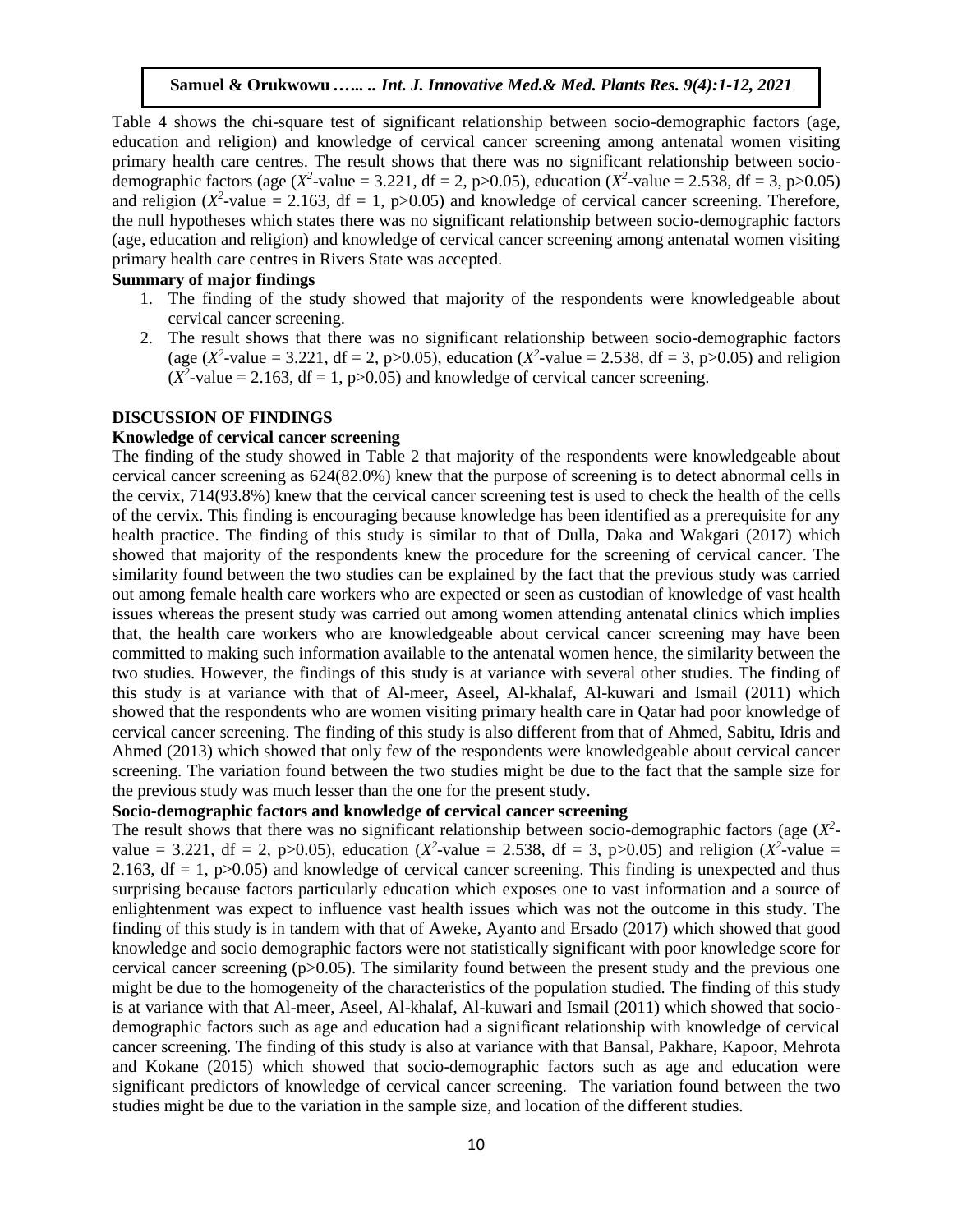### **CONCLUSION**

Based on the findings of the study, it was concluded that the antenatal women visiting primary health care centres in Rivers State has good knowledge of cervical cancer screening.

### **RECOMMENDATIONS**

Based on the findings of the study, the following recommendations were made:

- 1. The Ministry of Health should make effort to promote cervical cancer screening among women by establishing well-organized cervical cancer screening programme primary health care services.
- 2. The primary health care board should adapt cervical cancer screening package by integrating it with other reproductive health services like antenatal and postnatal care services.
- 3. There is the need for health educators to establish a sustainable awareness campaign about cervical cancer screening through the media and other channels of communication.
- 4. Women also have a role to play by making conscious and voluntary effort to be screened by presenting their self for the screening.

### **REFERENCES**

- Aboyeli, P.O. (2007). Knowledge, attitude and practice of cervical smear as a screening procedure for cervical cancer in Ilorin, Nigeria. *Tropical Journal of Obstetrics and Gynaecology, 21, 114-117.*
- Ahmed, S.A., Sabitu, K., Idris, S.H. and Ahmed, R. (2013). Knowledge, attitude and practice of cervical cancer screening among market women in Zaria, Nigeria. *Nigerian Medical Journal, 54(5), 316- 319.*
- Al-meer, F.M., Aseel, M.T., Al-khalaf, J., Al-kuwari, M.G. & Ismail, M.F.S. (2011). Knowledge, attitude and practices regarding cervical cancer and screening among women visiting primary health care in Qatar. *Eastern Mediterranean Health Journal, 17(11), 855-862.*
- Amarin ZO, Badria LF, Obeidat BR. Attitudes and beliefs about cervical smear testing in ever-married Jordanian women. *Eastern Mediterranean Health Journal*, 2008, 14(2):389–397.
- American Cancer Society (2016). *Cancer facts & figures for African Americans 2016-2018*. Atlanta: ACS.
- American Urologic Association (2005). *Prostate cancer screening.* Retrieved from www. urologyhealth.org/adult/index.cfm?cat\_09topic\_250.
- Aweke, Y.H., Ayanto, S.Y. & Ersado, T.L. (2017). Knowledge, attitude and practice for cervical cancer prevention and control among women of childbearing age in Hossana Town, Hadiya zone, Southern Ethiopia: Community-based cross-sectional study. *PLoS ONE, 12(7), e0181415.*
- Bansal, A.B., Pakhare, A.P., Kapoor, N., Mehrota, R. & Kokane, A.M. (2015). Knowledge, attitude, and practices related to cervical cancer among adult women: A hospital-based cross-sectional study. *Journal of Natural Science, Biology and Medicine, 6(2), 324-328*.
- Bosch, F.X. (2008). Epidemiology and natural history of human papillomavirus infections and typespecific implications in cervical neoplasia. *Vaccine, 26(10), K1–16.*
- Bruni L, Diaz M, Barrionuevo-Rosas L, Herrero R, Bray F, Bosch FX, de Sanjose S, Castellsague X. Global estimates of human papillomavirus vaccination coverage by region and income level: a pooled analysis. *Lancet Global Health, 4(7), e453–63.*

Centers for Disease Control and Prevention (2007). *Levels of Disease Prevention*. Atlanta: CDC.

- Denny L, Herrero R, Levin C, Kim JJ. Cervical Cancer. In: Cancer: Disease Control Priorities, Third Edition (Volume 3). edn. Edited by Gelband H, Jha P, Sankaranarayanan R, Horton S. Washington (DC): World Bank; 2015.
- Dulla, D., Daka, D. & Wakgari, N. (2017). Knowledge about cervical cancer screening and its practice among female health care workers in southern Ethiopia: a cross-sectional study. [International](https://www.dovepress.com/international-journal-of-womens-health-journal)  [Journal of Women's Health](https://www.dovepress.com/international-journal-of-womens-health-journal)*, 9, 365-372.*
- Dulla, D., Daka, D. & Wakgari, N. (2017). Knowledge about cervical cancer screening and its practice among female health care workers in southern Ethiopia: a cross-sectional study. *Retrieved from DOI* <https://doi.org/10.2147/IJWH.S132202>